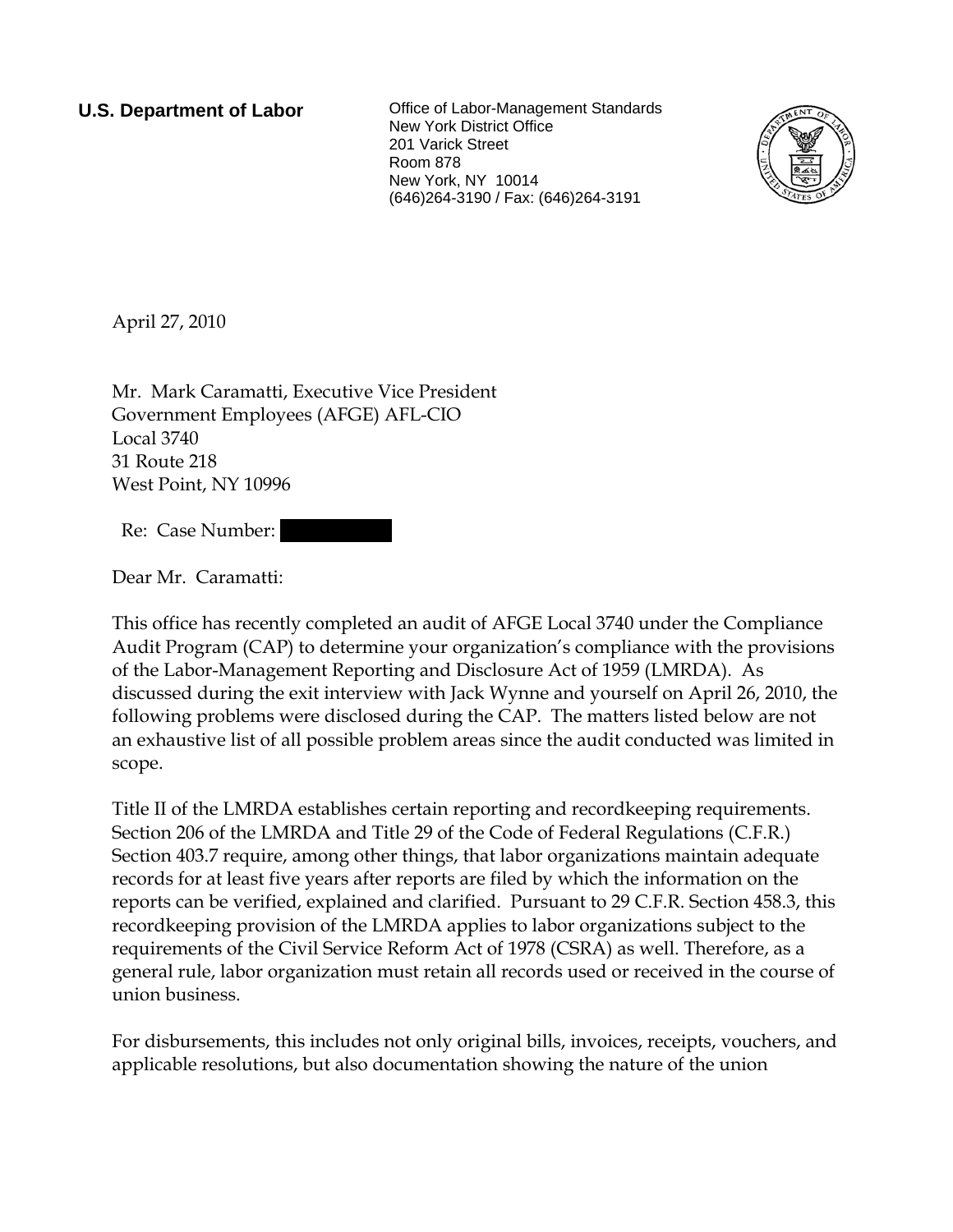Mr. Mark Caramatti April 27, 2010 Page 2 of 3

business requiring the disbursement, the goods or services received, and the identity of the recipient(s) of the goods or services. In most instances, this documentation requirement can be satisfied with a sufficiently descriptive expense receipt or invoice. If an expense receipt is not sufficiently descriptive, a union officer or employee should write a note on it providing the additional information. For money it receives, the labor organization must keep at least one record showing the date, amount, purpose, and source of that money. The labor organization must also retain bank records for all accounts.

The audit of Local 3740's 2008 records revealed the following recordkeeping violations:

Local 3740 failed to maintain meeting minutes, which would show authorization policies or disbursements approved by the membership. Union records are used to verify, explain or clarify, or check the accuracy or completeness of reports required to be filed with the Secretary of Labor

Based on your assurance that Local 3740 will retain adequate documentation in the future, OLMS will take no further enforcement action at this time regarding the above violation.

Pursuant to 29 C.F.R., Section 458.3, the reporting requirement under 29 C.F.R. Section 403.2 (see Section 201(b) of the Labor-Management Reporting and Disclosure Act (LMRDA)) is made applicable to labor organizations subject to the requirements of the CSRA. This provision requires labor organizations to file annual financial reports that accurately disclose their financial condition and operations. The audit disclosed a violation of this requirement.

The Labor Organization Annual Report (Form LM-3) filed by Local 3740 for fiscal year ending December 31, 2008, was deficient in the following areas:

1. Local 3740 improperly included the value of two (2) certificates of deposit as investments in Statement A (Assets and Liabilities). For LM reporting purposes, OLMS considers a certificate of deposit to be cash. The purchase or redemption of a certificate of deposit is a transfer of cash from one account to another and, therefore, the local should not report these transactions as receipts or disbursements.